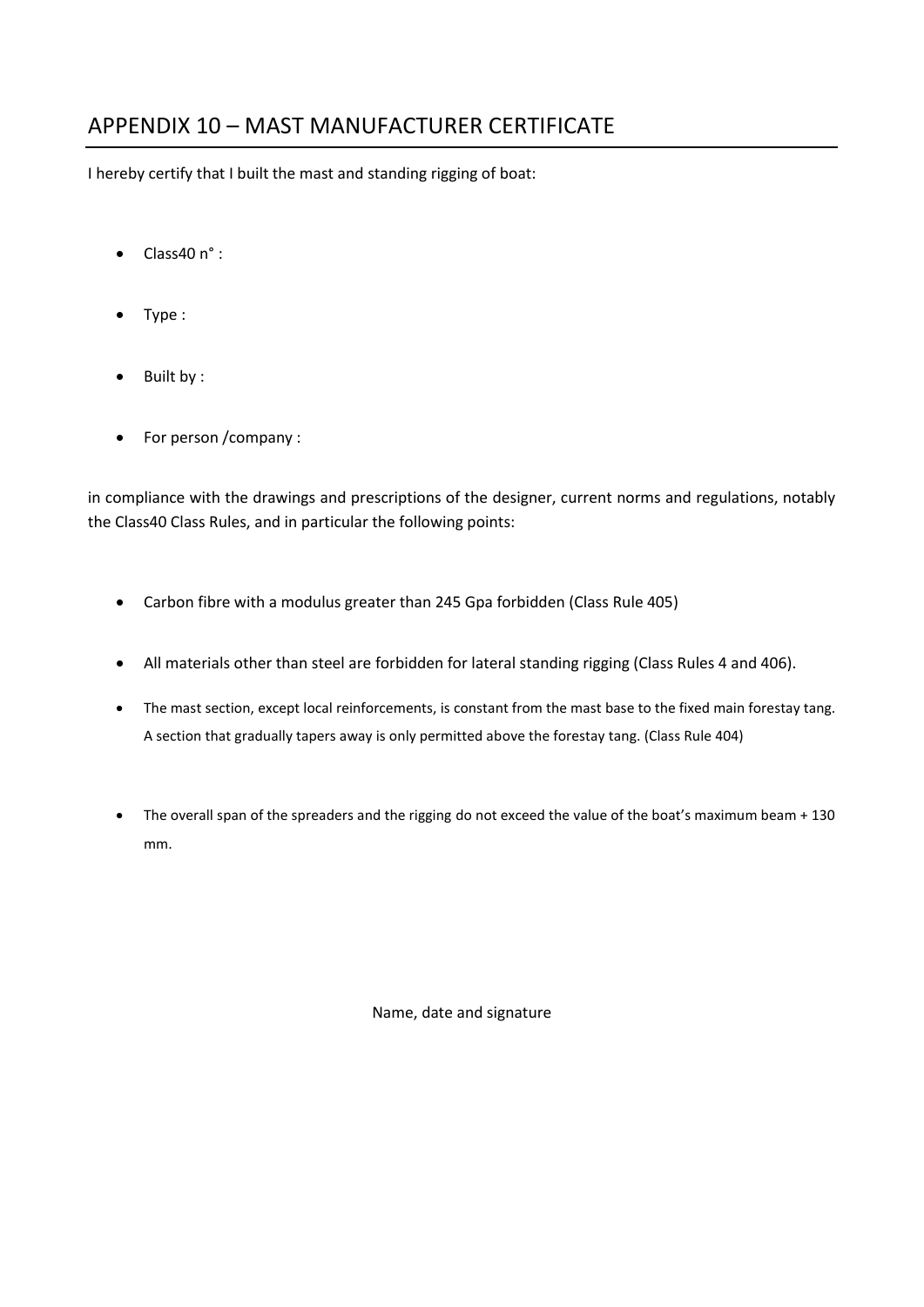# APPENDIX 11 – WEIGHING CONDITIONS

| The following certificates must have been provided to the measurer prior to any measurement session:                           |
|--------------------------------------------------------------------------------------------------------------------------------|
| Design certificate                                                                                                             |
| Build certificate                                                                                                              |
| Mast manufacturer certificate                                                                                                  |
| A declaration signed by the owner or representative of a company-owned boat stipulating that the<br>boat complies with the OSR |
| At a later stage, the certificate of sail conformity.                                                                          |

### **Measurement trim conditions for weighing, righting moment, freeboard and draft**

*The following comes from the Appendix to the Class Rules and ISO 8666 §6.3 (Measurement trim) and EN 12216.2 §3.5.1.*

When you book a measurement session with the port and/or crane driver concerned, pick a day with favourable weather conditions: no rain and light airs. If these conditions are not fulfilled, the measurer may postpone the session.

#### **Shall remain on board:**

On the mast:

- wind wands
- radar

Above deck:

- all standing and running rigging (limited to one set of mainsail, genoa and spinnaker sheets)
- solar panels where applicable
- cockpit/ rope bags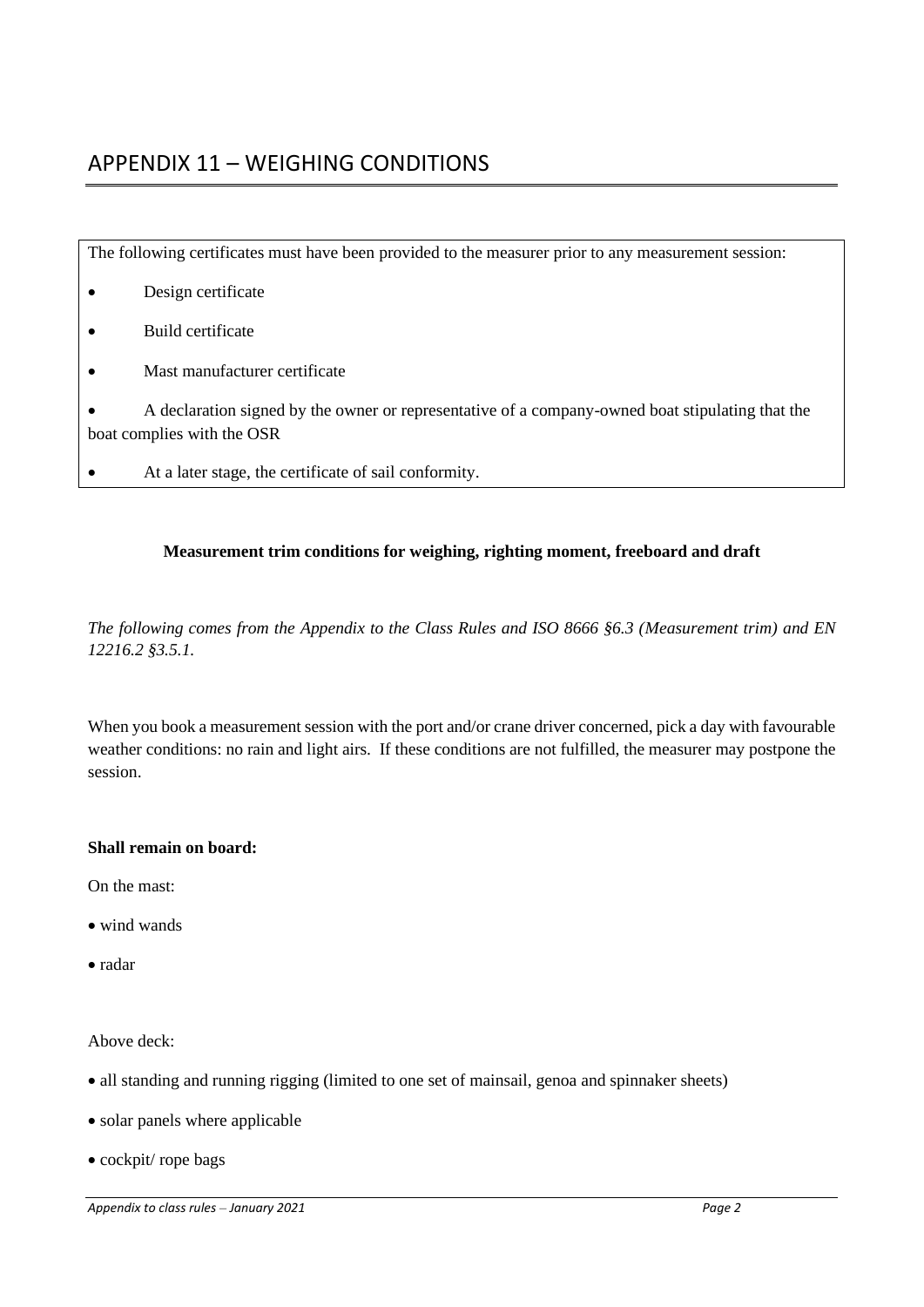- tiller extensions, winch handles, pump handles, keys for filler caps
- fixed antennas (VHF, GPS, satellite phone, etc.)
- mast and/or cockpit instrument displays

#### Below deck:

- engine with oil and cooling liquid
- batteries
- diesel tank, as empty as possible (1)
- fixed water tank(s), empty
- toilet
- fixed autopilot systems and rams
- fixed bilge pumps
- bunks, including tackle, cloth, lee-cloths

Other fixed non-removable equipment such as:

- fridge, heater, air-conditioning
- watermaker, fuel cells without fuel
- stove without gas bottle

Fixed navigation and electronic equipment:

- nav electronics
- computer
- remote controls
- fixed VHF
- radio, SSB
- GPS, depth-sounder, speedo

Ballast tanks and fill/ transfer pipes empty; bilge dry. If it is impossible to totally empty the ballast fill/ transfer pipes, the measurer will calculate the volume and weight of the remaining water (density of sea water 1.025).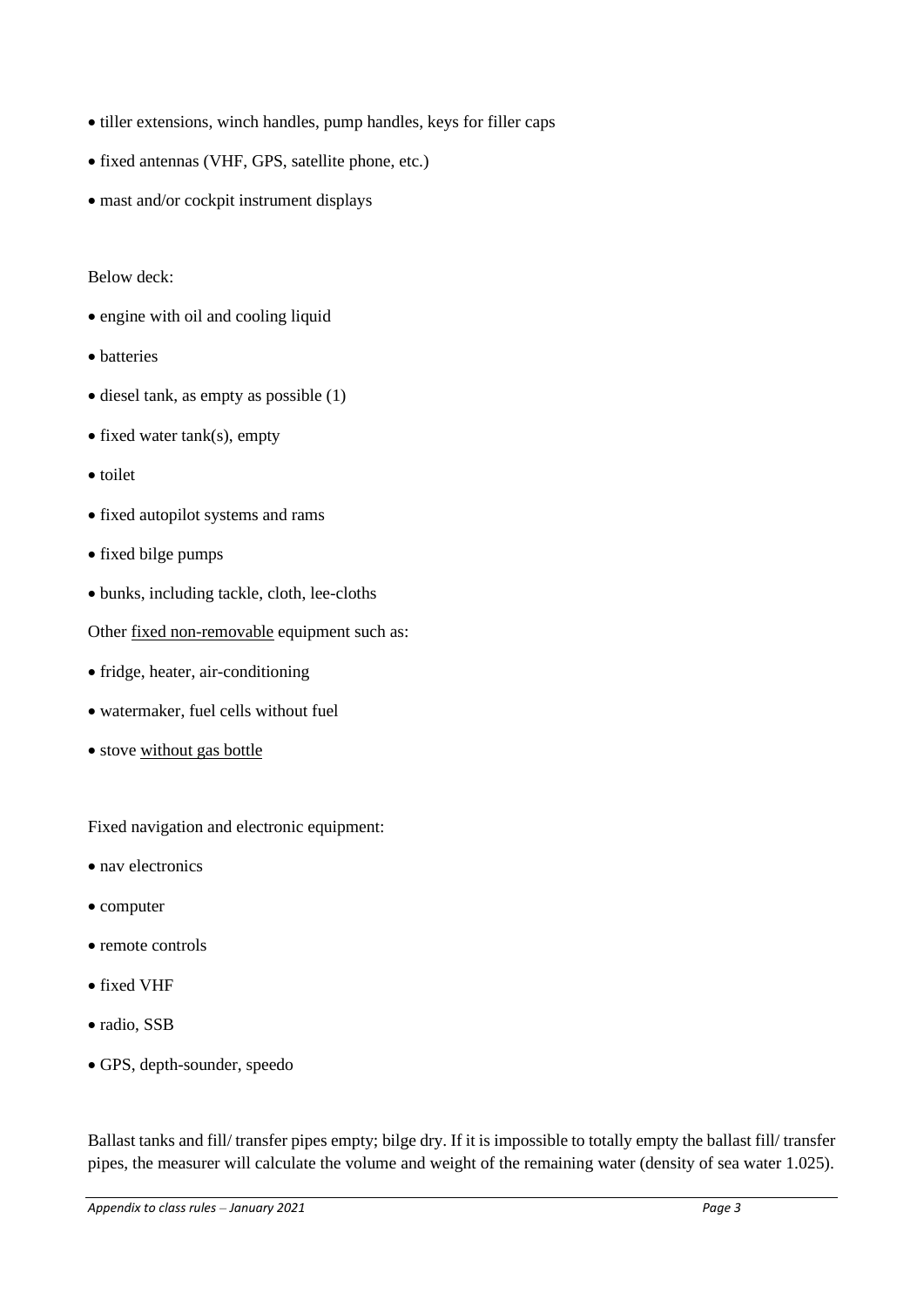#### **Shall be disembarked,** in particular:

- all sails and sheets, except main, genoa and spinnaker sheets (one set)
- hydrogenerator, but it's attachment system and power supply system stay in place
- anchoring equipment
- house batteries
- liferaft, horseshoe buoy, danbuoy, etc.
- fire extinguishers
- flares, smoke flares
- mattresses, cushions, beanbags
- stove gas/fuel bottles

• fenders, warps, mooring lines (other than the mooring lines used to hold the boat during the measurement session, the weight of which will be evaluated by the measurer)

- toolbox
- medical kit, etc.
	- (1) The volume of any remaining diesel will be measured and calculated, the density being 0.85.

For weighing, the measurer shall provide the load cell (6 tonnes / 2 kg) and accessories (shackles, hook).

**For the righting moment measurement**, the measurer shall provide the load cell (6 tonnes / 2 kg), the strop for attaching it to the mast, the block and tackle, the strop(s) to be affixed around the bulb, the spirit level to be affixed at the mast base or on the traveller.

**For measuring ballast volume,** the fill hose must be able to pass through holes at the highest point of the ballast tanks, at least  $\varnothing$  35 (Appendix to Class Rules 1.7).

Don't forget to **seal ballast vent(s)** on the low side of the boat when inclined.

And lastly, you are reminded that you must provide a craft which can take 323 kg of righting moment with a very low attachment point for the block and tackle, and a craft for someone to read the spirit level at the mast base or on the traveller, as well as assistants: a minimum of 2 to hold the boat's mooring lines, 1 to read the spirit level…